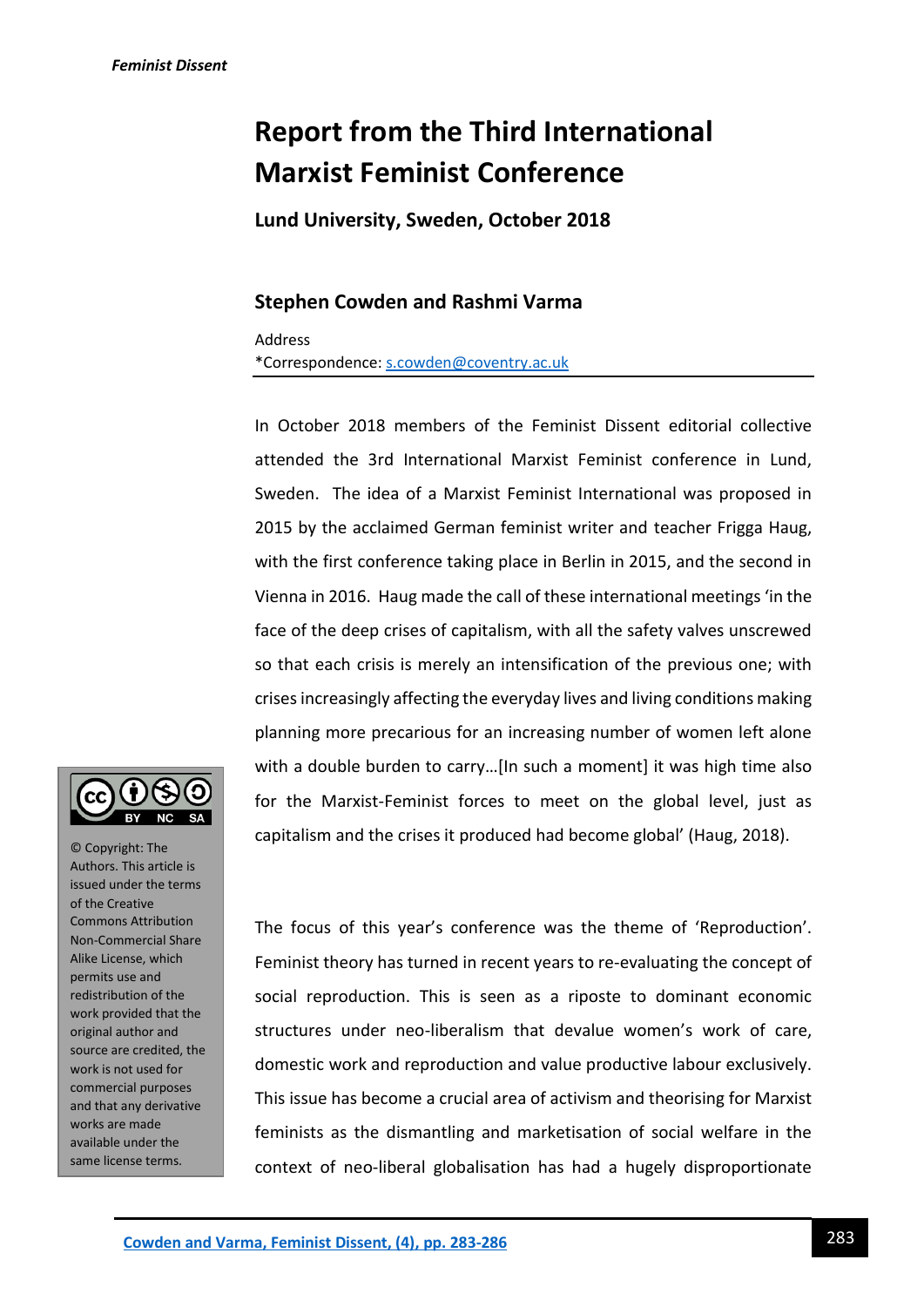impact on women, both as users of services that have been cut or hugely reduced, and as employees of those services which once offered secure employment with pensions and other social rights. The slashing of these services, particularly in the wake of the 2008 global economic crisis and the austerity regimes that were instituted in its wake, forces women to spend more time in unpaid care work within the family accompanied by insecure low-paid care work in the labour market. It is in this sense that the crisis of contemporary neoliberal capitalism has thoroughly demonstrated the Marxist feminist theses about the relations of gender being at the same time the relations of production. This body of work represents an important shift away from seeing patriarchal dynamics as a function of capitalism's class driven imperatives (as Engels and later Marxists saw them) and capitalism and patriarchy as 'dual systems'.

While this focus on 'reproduction' has been extremely valuable in pointing to the centrality of gender within capitalism, one of the areas that has been neglected and even avoided within this body of work has been the rise of religious fundamentalism. The refusal to engage with this arises out of a generalised attack on secularism by Left academic feminists, epitomised by the work of Joan Scott, Saba Mahmood and a whole range of work influenced by feminist post-structuralist theory. This work constructs a binary between secularism, presented as an Enlightenment ideology imposed on the everyday piety of women (who may or may not be affiliated to fundamentalist parties and organisations) as part of a colonial project, and religious faith as weapons of the weak. While these arguments are extremely popular within the academy in the West particularly, this work completely ignores the very material impact of the rise of fundamentalism and the impact of this on the dynamics of familial work, on women's labour force participation, on welfare provision (now frequently outsourced by the state to faith based charities) and on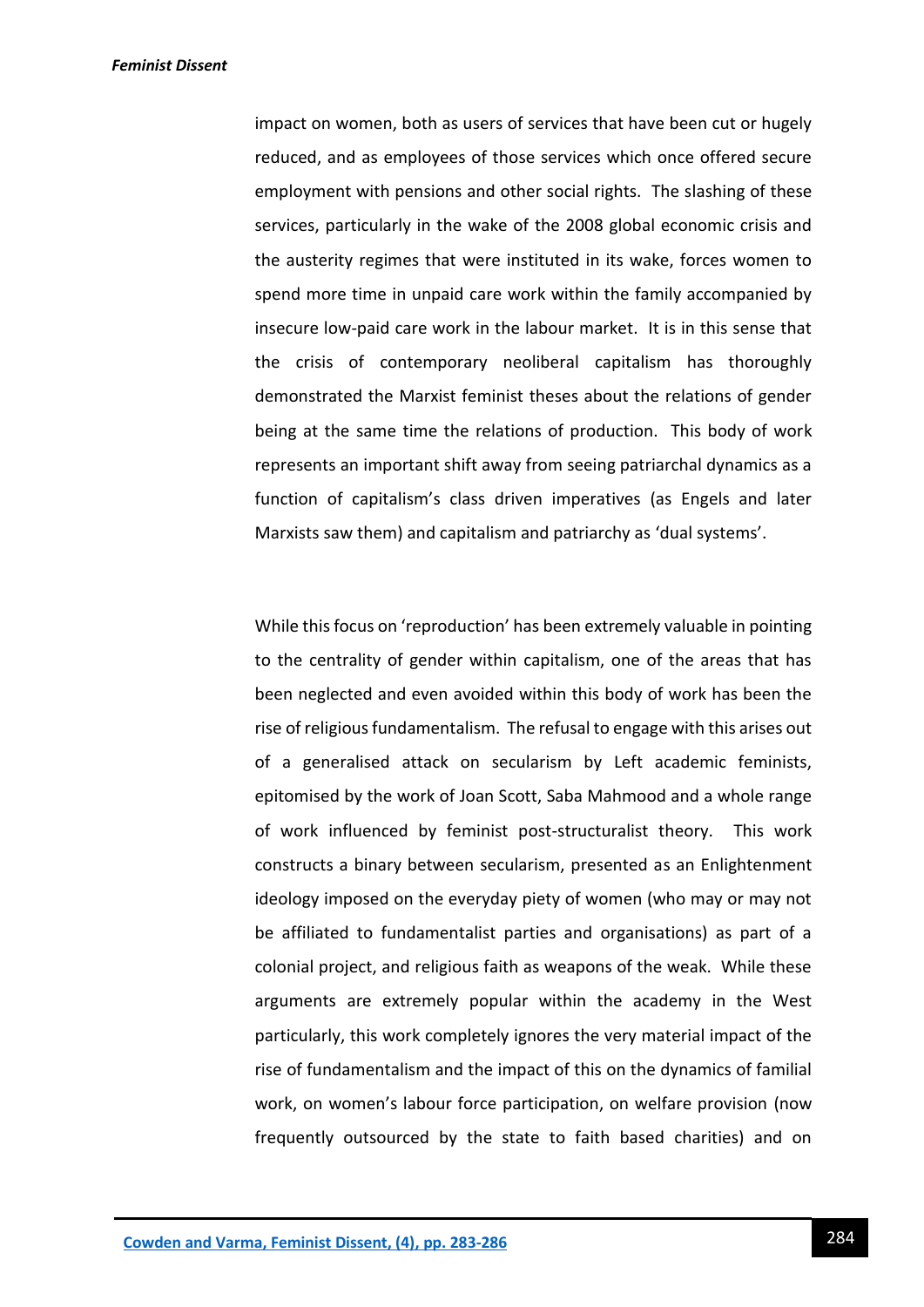*Feminist Dissent*

women's legal rights (where personal and family law are handed over by the state to religious bodies such as 'sharia courts' for Muslim women).

The argument *Feminist Dissent* members presented at the conference was that the rise of Christian fundamentalism in the US, Latin America and Eastern Europe, Islamic fundamentalism in the Middle East and Hindu, Muslim and Sikh fundamentalism in South Asia, as well as in diasporic populations across the developed capitalist world, must be taken seriously by the Left and by feminists. The focus of our presentation concerned the way fundamentalist influence, both institutional and ideological, is essentially a project of social reproduction that reconstructs the family as a site of divinely mandated gender and sexual roles. We are now seeing these arguments promoted by religious leaderships who often have the ear of government across a whole range of social policy areas, but particularly education, which is an absolutely central locus of influence as far as religious fundamentalists are concerned. We noted that when it comes to tackling this issue of fundamentalism amongst minority communities in the West the Left and feminist forces are confused and often adopt cultural relativist arguments that grant legitimacy to the most reactionary forces in the name of anti-racism. What this ignores is the highly detrimental impact that fundamentalism has on women's lives which come to be defined and controlled, often through violence, by retrograde conceptions of gender roles. Many of these movements are engaged in a massive rewriting and flattening of history to normalise the most conservative conceptions of gendered religious identity, which as well as being highly misogynistic also aim to roll back the limited gains for acceptance made by lesbians, gays and bisexuals within those communities.

The participants at the conference were primarily northern European and German; a fact which influenced the perception of the ideas put forward by the UK based *Feminist Dissent*. This is significant because in these